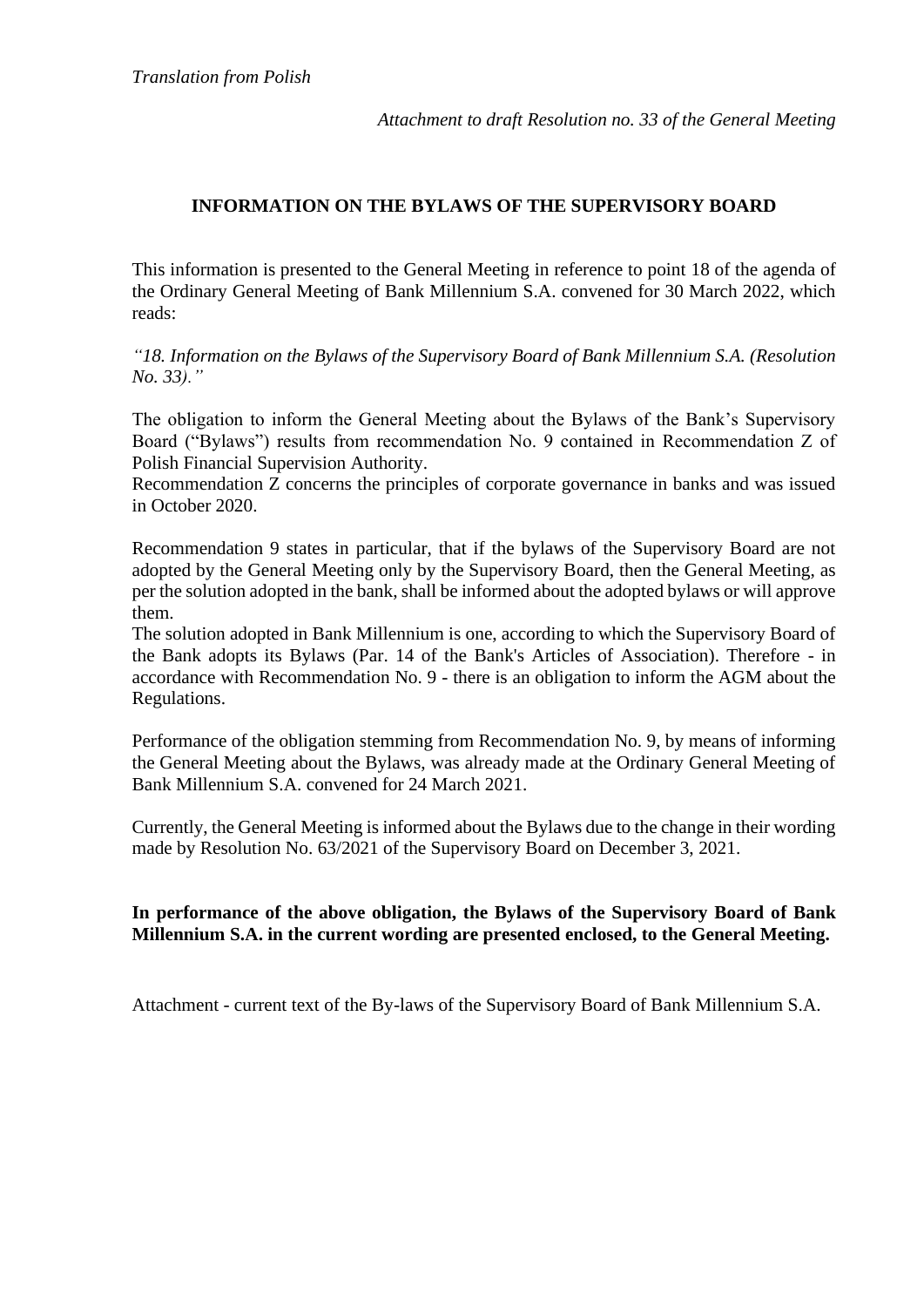# **BYLAWS of THE SUPERVISORY BOARD**

## **of Bank Millennium S.A.**

*Text determined in the Resolution of the Supervisory Board No. 63/2021 dated 3 December 2021.*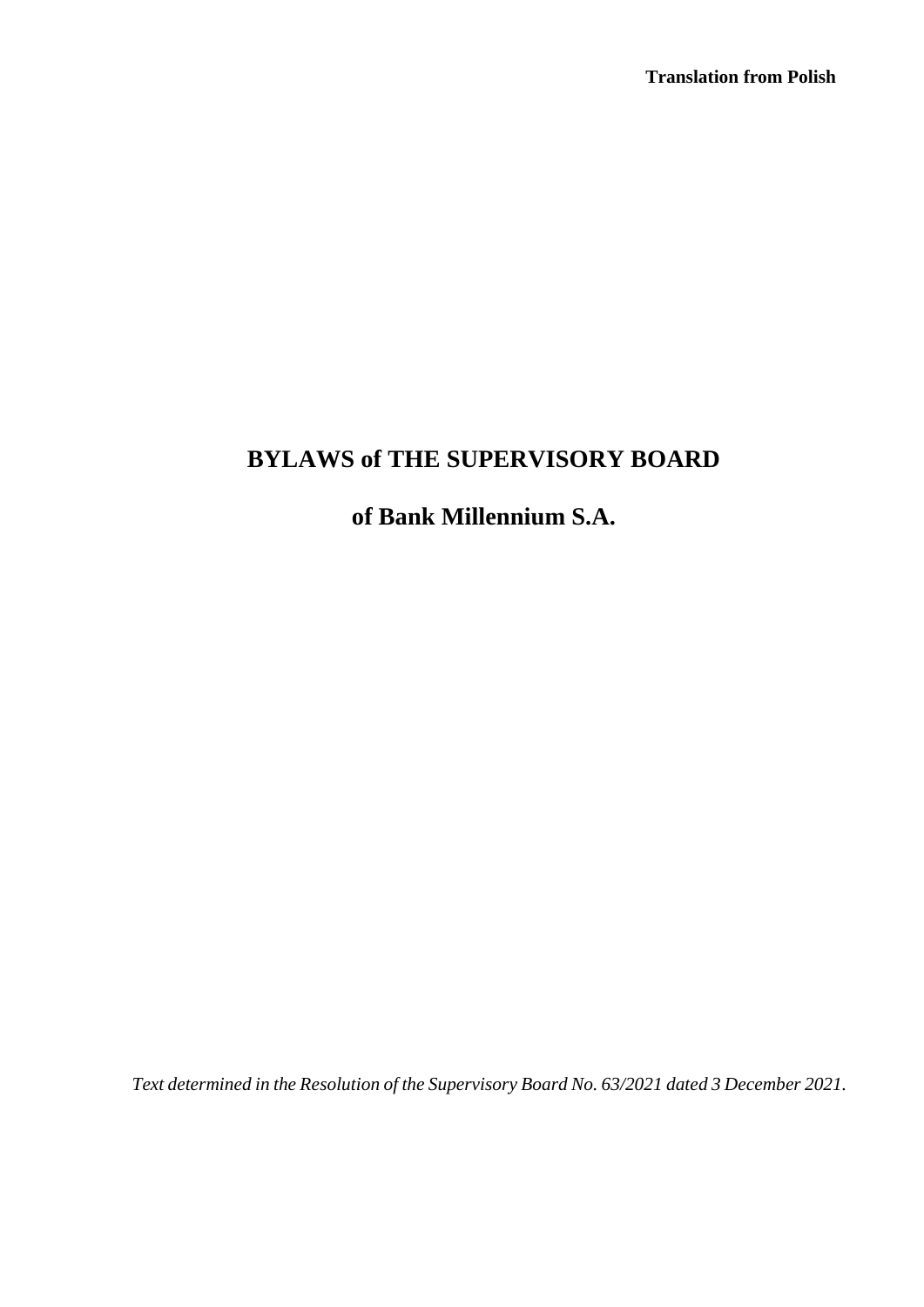#### **BYLAWS**

#### **of Bank Millennium S.A. SUPERVISORY BOARD**

#### § 1

The Supervisory Board is the permanent body exercising the supervision over the activity of the Bank.

§ 2

- 1. The Supervisory Board acts under the provisions of law, the Bank's Articles of Association, resolutions passed by the General Meeting, hereinafter also referred to as the General Meeting of Shareholders, and the Bylaws.
- 2. The Board exercises supervision over the affairs of the Bank while being guided when performing this supervision by due care for proper and secure operations of the Bank, and – as its individual members – by impartial assessment and judgment.

§ 3

During the first Meeting, the Members of the Supervisory Board appoint among themselves the Chairman, Deputy Chairmen and the Secretary of the Supervisory Board.

#### § 4

The first meeting of the Supervisory Board shall be convened within 14 days after its appointment, at the latest, by the Chairman of the General Meeting of Shareholders who chairs this meeting until the appointment of the Chairman, Deputy Chairmen and the Secretary of the Supervisory Board is made.

- 1. The powers of the Supervisory Board, includes in particular the following:
	- 1/ definition of number of Members of the Management Board,
	- 2/ appointment and dismissal of the Chairman, Deputy Chairmen and Members of the Management Board of the Bank, whereas in the event of incomplete composition of the Management Board during the term of office, the Supervisory Board should undertake reasonable actions to fill in the vacancy or the makeup of the Management Board should be re-defined,
	- $3<sup>1</sup>/\text{approxing}$  the internal division of competences in the Management Board, defined by the Management Board,
	- 3/ definition of remuneration of the Members of the Management Board,
	- 4/ approval of long-term development programmes of the Bank, annual economic and financial plans for the activity of the Bank,
	- 5/ approval of motions lodged by the Management Board concerning the participation of the Bank in another bank, enterprise or other organizational unit as its shareholder, issuing bonds or other securities, as well as acquisition, encumbrance and sale by the Bank of real property, perpetual usufruct or share in the real property of the value exceeding 30% of the share capital, each time,
	- 6/ approval of the Management Board's operations bylaws,
	- 7/ approval of the motions lodged by the Management Board concerning establishment and liquidation of foreign operational branches of the Bank,
	- 8/ without delay convocation of Ordinary General Meeting, if the Management Board does not convene it within the term identified in the effective laws or the Articles of Association, and Extraordinary General Meeting, if the Supervisory Board finds convocation thereof advisable,
	- 9/ issue of opinions on all and any motions and problems requiring resolutions of the General Meeting of Shareholders,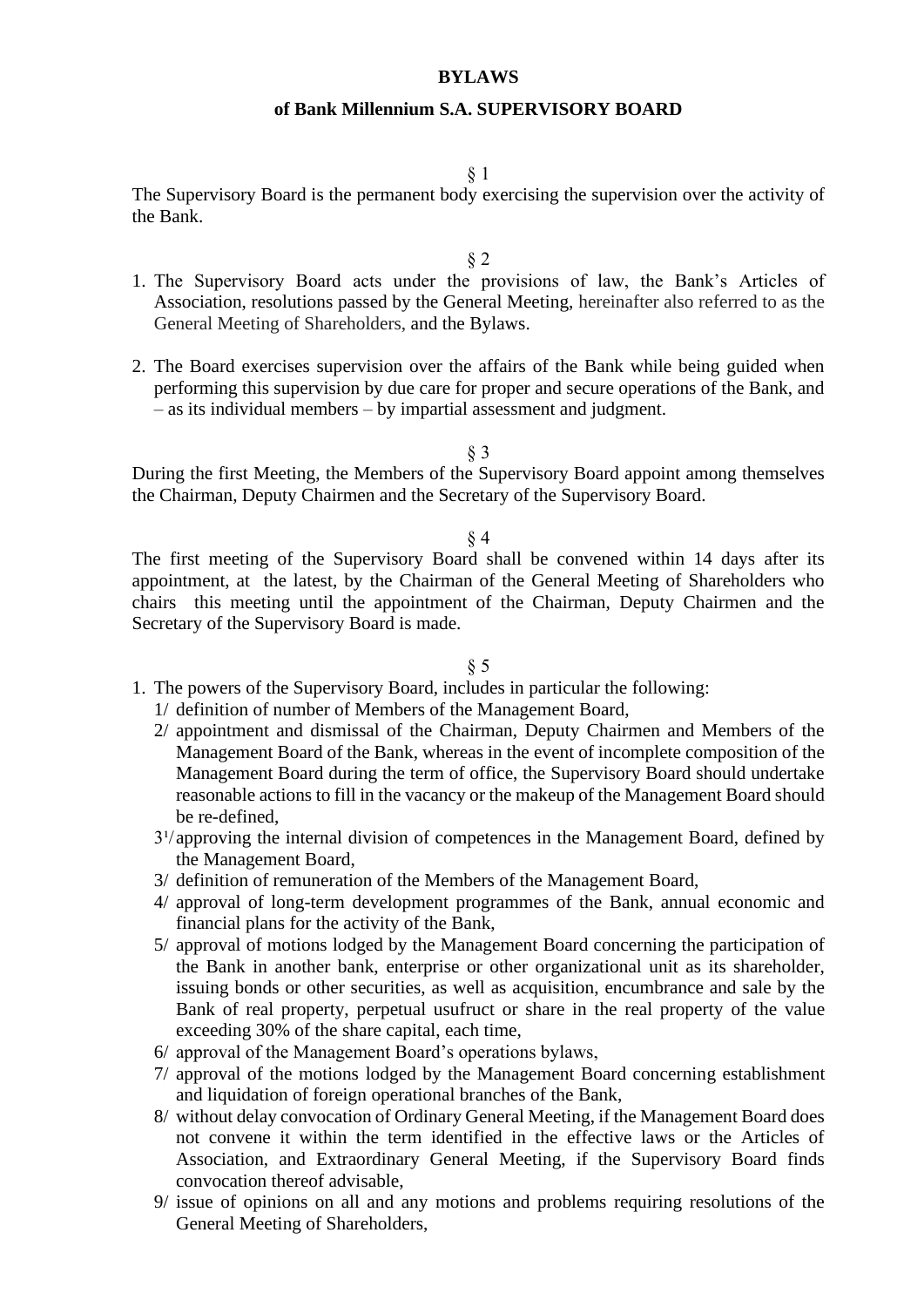- 10/ cases submitted for the powers of the Supervisory Board in the resolutions of the General Meetings,
- 11/ issuing normative acts referred to in the Articles of Association, whose issue is reserved for the Supervisory Board and approval of normative acts upon the motion of the Management Board, including the regulations on the establishment and allocation of the provisions for general risk to cover the risks connected with conducting of the banking activity,
- 12/ appointment of an auditor for examining financial statements of the Bank and the Capital Group,
- 13/ annual submission to the General Meeting of a concise evaluation of the Bank's standing,
- 14/ adoption of the uniform text of the Articles of Association, unless the General Meeting of Shareholders resolves otherwise,
- 15/ suspension for material reasons of individual or all Members of the Management Board and delegation of Members of the Supervisory Board to perform temporarily tasks of Members of the Management Board, who are not able to perform their function,
- 16/ consent for paying out by the Management Board to the Shareholders an advance against the expected end-of-financial-year dividend,
- 17/ pronouncing opinions concerning transactions with entities related to the Bank, which – pursuant to the Bank's internal regulations – are qualified as transactions materially influencing the financial or legal situation or lead to acquisition or sale or disposal otherwise of major assets,
- 18/ expressing in cases required under the Act on Public Offering and Conditions Governing the Introduction of Financial Instruments to Organised Trading as well as Public Companies - consent for the Bank to conclude with its associated entity a material transaction in the meaning of this Act.
- 2. Supervisory Board may request the Management Board to appoint a selected external entity to carry out specific analyses or to acquire its opinion on specific matters if it is necessary to ensure effective and proper performance of supervision.

- 1. The Supervisory Board conducts its activities collectively. In the event of incomplete composition of the Supervisory Board, the Supervisory Board shall reorganise in order to ensure effectiveness of its activity. The realisation of the specific activities embodied in the powers of the Supervisory Board may be transferred, by the appointment of the Supervisory Board, on the particular Members of the Supervisory Board individually – on one person or several persons jointly.
- 2. The delegation to realise an activity individually may be of a permanent character.
- 3. The Supervisory Board may set up permanent or *ad hoc* committees for conducting specified tasks. Setting up of specialized or monitoring committees, namely regarding corporate governance and sustainability, may also be recommended by the Supervisory Board to the Management Board.
- 4. Permanent committees of the Supervisory Board are: Audit Committee, Personnel Committee, Strategic Committee and Committee for Risk Matters.
- 5. Most Members of the Audit Committee, including its Chairman, are independent from the Bank. Members of the Committee have knowledge and skills in the financial (banking) sector, while at least one Member of the Committee has knowledge and skills as regards accounting or auditing financial statements.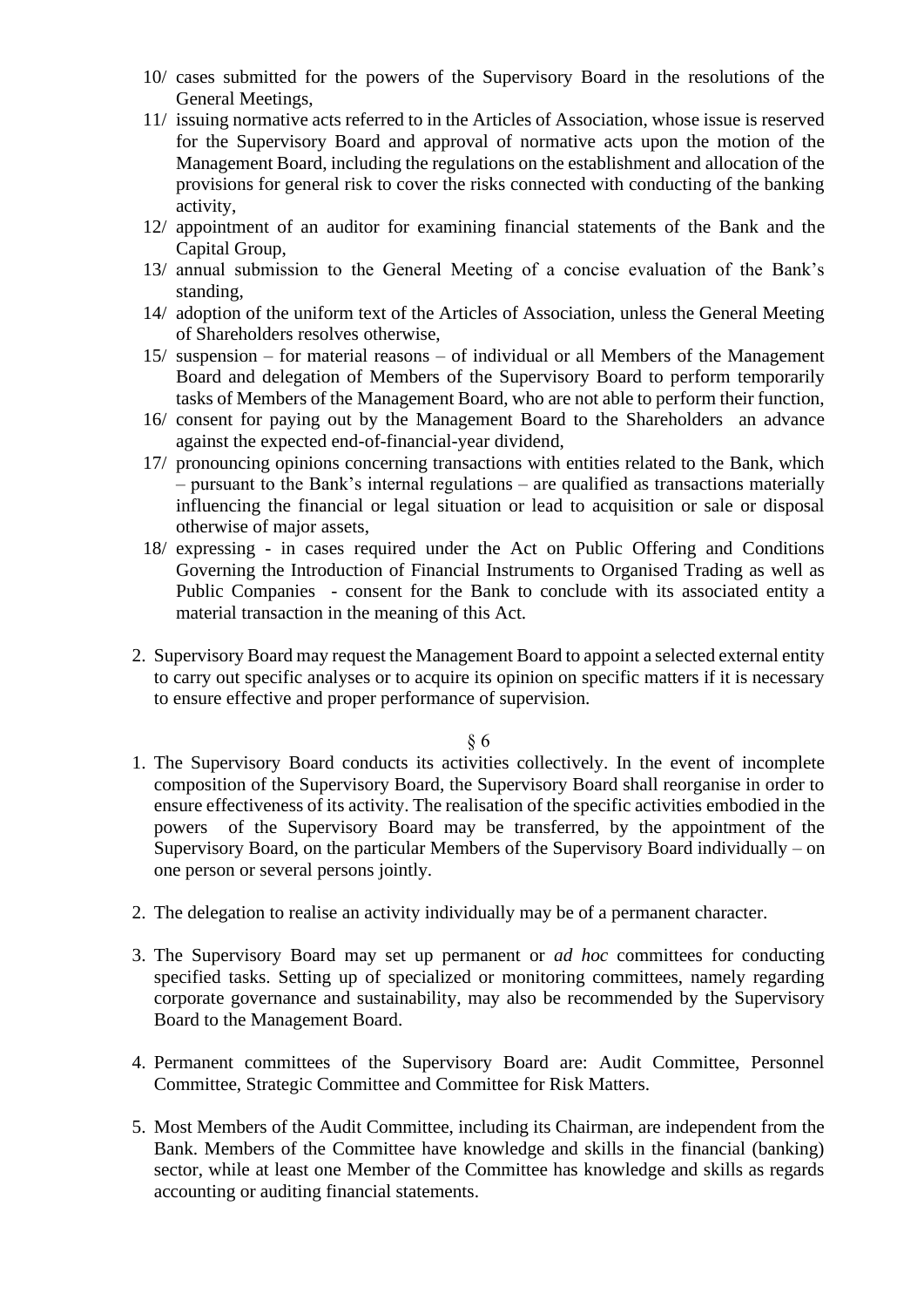- 6. The Audit Committee meets ordinarily, once a quarter and, extraordinarily, whenever convened by the Chairman of the Supervisory Board, at his/her own initiative or at the request of any Member of the Supervisory Board or Management Board, filed with the Chairman of the Supervisory Board.
- 7. The Audit Committee exercises control, to the extent permitted by the law, in particular, it: 1/ permanently monitors the activity of the Bank's chartered auditor and issues opinions as to his independence requirements and other relations between him and the Bank,
	- 2/ monitors on a permanent basis the systems and process of financial reporting and management of the Bank's risk,
	- 3/ evaluates and monitors the internal procedures concerning accounting and audit matters and respective control systems, including the reception and processing of complaints and related doubts, reported by employees or identified independently,
	- 4/ requests the Supervisory Board to apply to the Management Board for funds or means of any other nature necessary for conducting of activities by the Audit Committee,
	- 5/ as a result of its activities proposes to the Supervisory Board to request the Management Board for adoption of such measures or amendments as the Audit Committee may deem pertinent, whereas the Audit Committee may take actions to obtain independent counselling, if necessary,
	- 6/ approves its own internal regulations.
- 8. The Personnel Committee, in particular:
	- 1/ assesses the candidates for Members of the Banks' Management Board,
	- 2/ establishes the terms of employment for newly appointed Members of the Bank's Management Board,
	- 3/ negotiates changes in the terms of employment for the Members of the Bank's Management Board,
	- 4/ with reference to Members of the Management Board, defines evaluation criteria, performs work assessment (with consideration of the Policy of variable components of remuneration of persons in management positions) and establishes yearly bonuses,
	- 5/ establishes the terms of cessation of employment of the Members of the Bank's Management Board,
	- 6/ gives opinions and monitors remuneration policy, and also supports the Bank's bodies as regards shaping and implementing this policy, pronounces an opinion on policy on variable remuneration components and, in addition, based on reports about payments made, issues recommendations with regard to:
		- amount and components of remunerations, taking into account prudent and stable risk, capital and liquidity management and the long-term well-being of the Bank,
		- variable remuneration of persons in management positions in the Bank, connected with risk management and maintaining compliance of the Bank's operation with legal and internal regulations.
- 8<sup>1</sup>. The Strategic Committee shall in particular:
	- 1/ study Macro Economy trends,
	- 2/ study new trends, developments and new solutions on banking industry,
	- 3/ analyze Bank competitive position and Benchmarking,
	- 4/ analyze and recommend long term strategy, goals and objectives for the Bank.
- 8².The competencies of the Committee for Risk Matters comprise tasks specified for such a committee in the Banking Law, in particular:
	- 1/ providing opinions on the Bank's overall current and future risk appetite,
	- 2/ issuing opinions on the risk management strategy in the Bank's operations developed by the Management Board and the information on the implementation of this strategy submitted by the Management Board,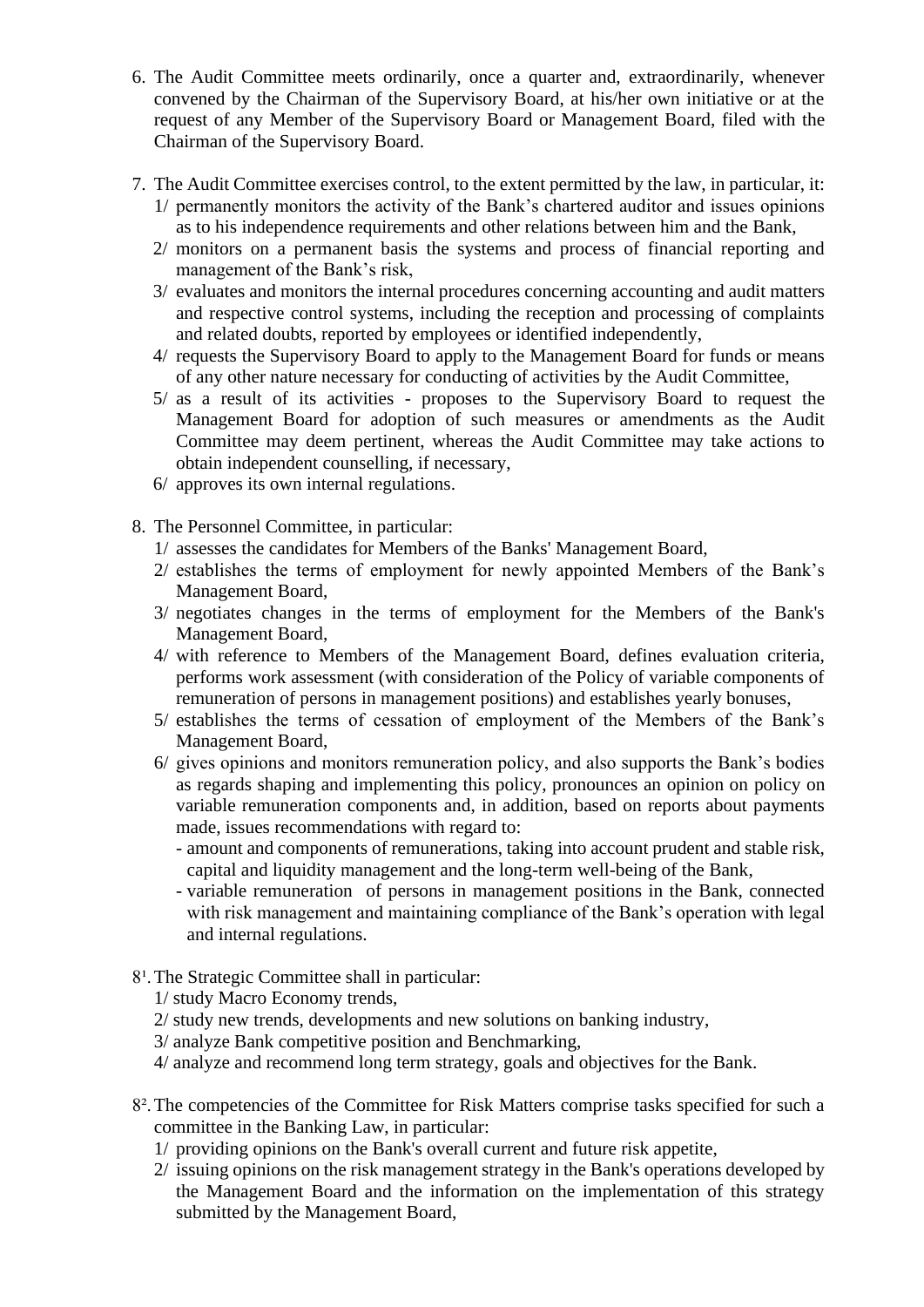3/ supporting the Supervisory Board in supervising the implementation of the risk management strategy in the Bank's operations by senior management, and competencies assigned to it in other legal regulations binding banks and in supervisory recommendations implemented by the Bank.

9. Selection by the Supervisory Board of a different entity performing the function of the chartered auditor than that recommended by the Audit Committee should be justified in detail. The information on the selection of the entity performing the function of the chartered accountant with justification should be included in the annual report.

## § 7

The provisions of  $\S$  6 sections 2 and 3 do not apply to other than supervisory activities executed by the Supervisory Board.

#### § 8

The remuneration policy for the Members of the Supervisory Board and the amount of their remuneration for their functions on the Board shall be determined by the General Meeting, taking into account the relevant regulatory requirements. The Members of the Supervisory Board delegated by the Supervisory Board for the realisation of individual supervision, are entitled to a separate remuneration set by the Supervisory Board. The Members of the Supervisory Board are entitled to the reimbursement of travel expenses from the place of residence to the place where the Supervisory Board holds its meetings as well as cost of accommodation.

- 1. A Member of the Supervisory Board should have knowledge, skills and experience appropriate for the function performed and the duties entrusted, and warrant due performance of duties entrusted to him/her, having reputation deemed by the financial community to be required to perform functions of this type. Suitability assessment and verification of fulfilment of the above criteria shall be in keeping with the regulatory requirements and policy on selection and assessment of suitability of the Supervisory Board Members, as adopted by the GSM, as well as by continuous self-evaluation by the Member of the Supervisory Board and assessment, as issued in this respect by the Supervisory Board in its annual report on activities.
- 2. Member of the Supervisory Board should perform his/her function in an active manner, manifesting the necessary level of involvement in the work of the Board, while this level shall be manifested in dedicating sufficient time to properly perform tasks assigned to the Board. The remaining professional activity of the Member of the Supervisory Board may not be detrimental to the quality and efficiency of the exercised supervision.
- 3. Member of the Supervisory Board should refrain from undertaking professional or nonprofessional activity which could lead to the occurrence of a conflict of interest or otherwise have an adverse impact upon his/her reputation as a Member of the Supervisory Board of the Bank.
- 4. In case of materialisation of the conflict of interest (or the possibility of its occurrence), which relates:
	- a) to the Chairman of the Supervisory Board of the Bank he/she should notify on it the Member of the Supervisory Board, who is an independent Member (in the meaning of proper legal regulations) and the Secretary of the Supervisory Board,
	- b) to Member of the Supervisory Board other than the Chairman he/she should notify on it the Chairman and Secretary of the Supervisory Board.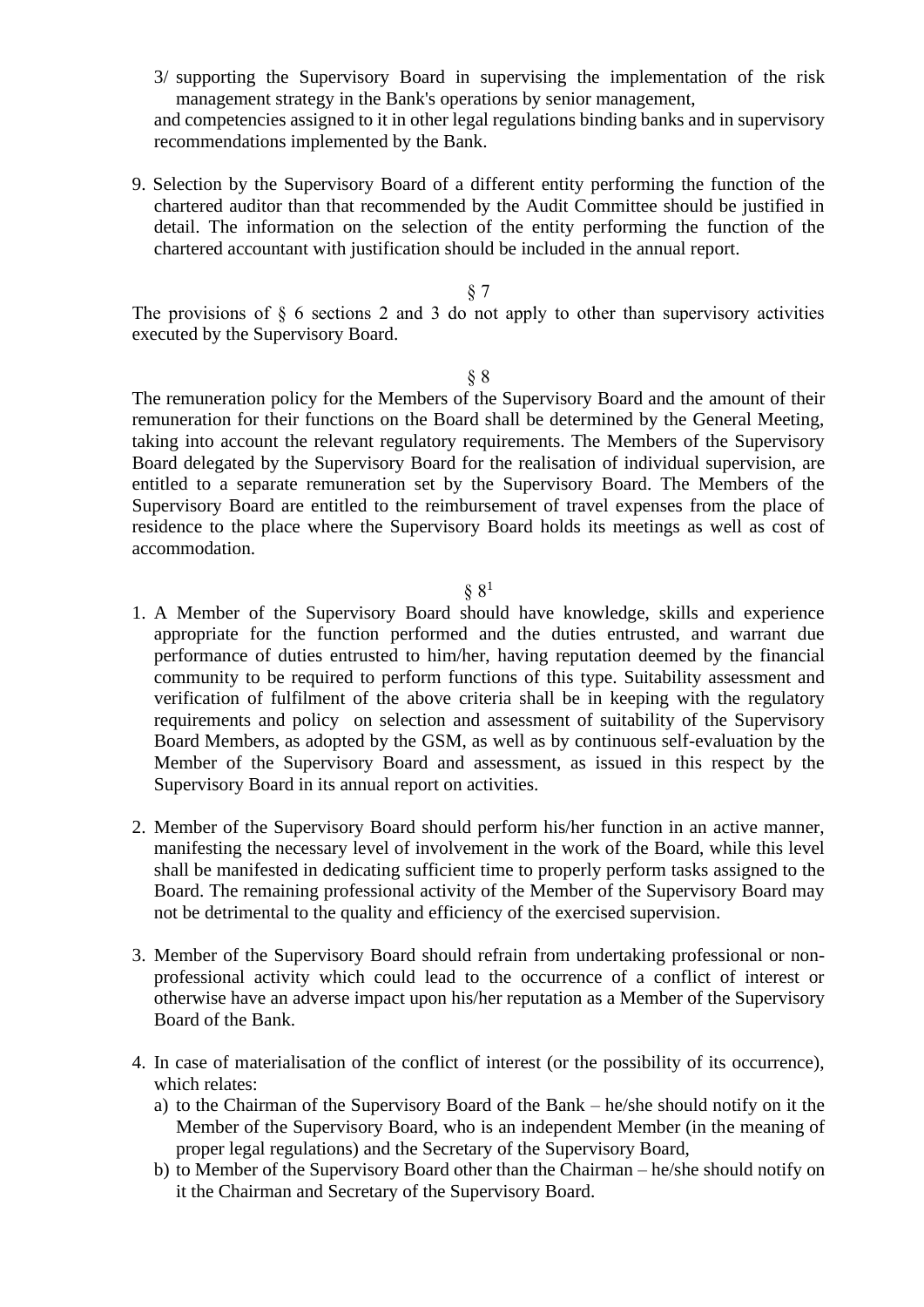Moreover, a person who identified materialization of the conflict of interest or the possibility of its occurrence, which relates to him/her, shall inform about it also the Compliance Department, and refrains from taking decision and giving binding opinion influenced by the conflict (principle of exclusion of Member of the Supervisory Board of the Bank from voting). Detailed requirements and rules of procedure in the area of identification and manner of managing situation potentially constituting conflicts of interests are provided for in the conflict of interest policy as adopted in the Bank.

#### § 9

- 1. The meetings of the Supervisory Board shall be convened by its Chairman in compliance with the provisions of the Bank's Articles of Association, giving the date, place and agenda of the meeting. In absence of the Chairman, the Deputy Chairman or the Secretary of the Supervisory Board conduct the above activities.
- 2. The Chairman of the Supervisory Board is obliged to convene the meeting of the Supervisory Board if the motion of this type is lodged by the Management Board of the Bank or at least three Members of the Supervisory Board.
- 3. The meeting of the Supervisory Board is held within 14 days of the date of lodging the motion.
- 4. The meetings of the Supervisory Board shall be held on the dates set by the Supervisory Board, at least once a quarter.
- 5. Meetings of the Supervisory Board are chaired by its Chairman, or in his absence by the Deputy Chairman or the Secretary.
- 6. The Chairman of the Supervisory Board or acting in his absence the Deputy Chairman or Secretary, organise the works of the Supervisory Board in a way enabling expressing and discussing dissenting views in discussion, based on sound discernment of the situation.

- 1. The notice in writing on the convocation of the Supervisory Board meeting should be delivered to all its Members at least 7 days before the date of the meeting. In justified cases the Chairman may set a shorter period of notice. The written form of the notification is deemed to be kept also when the notification is sent electronically to the address submitted in writing by Member of the Supervisory Board to the Chairman, Deputy Chairman or Secretary of the Supervisory Board.
- 2. In emergency events, the Chairman of the Supervisory Board may convene the meeting irrespectively of the form and term of the notice set forth in section 1, informing all its Members of the meeting.
- 3. Along with the notice, the proposed meeting agenda shall be delivered. Information materials regarding matters included in the agenda should be delivered in advance. The manner of delivery of the information materials should ensure protection of their confidentiality.
- 4. The Chairman of the Supervisory Board or acting in his absence the Deputy Chairman or Secretary, oversee the meeting course and, in particular, are responsible for efficiency of discussions and consistency with relevant regulatory requirements.
- 5. Motions submitted to the Supervisory Board for consideration should be adequate to requirements related to the case under the motion, complete, clear and contain up-to-date information.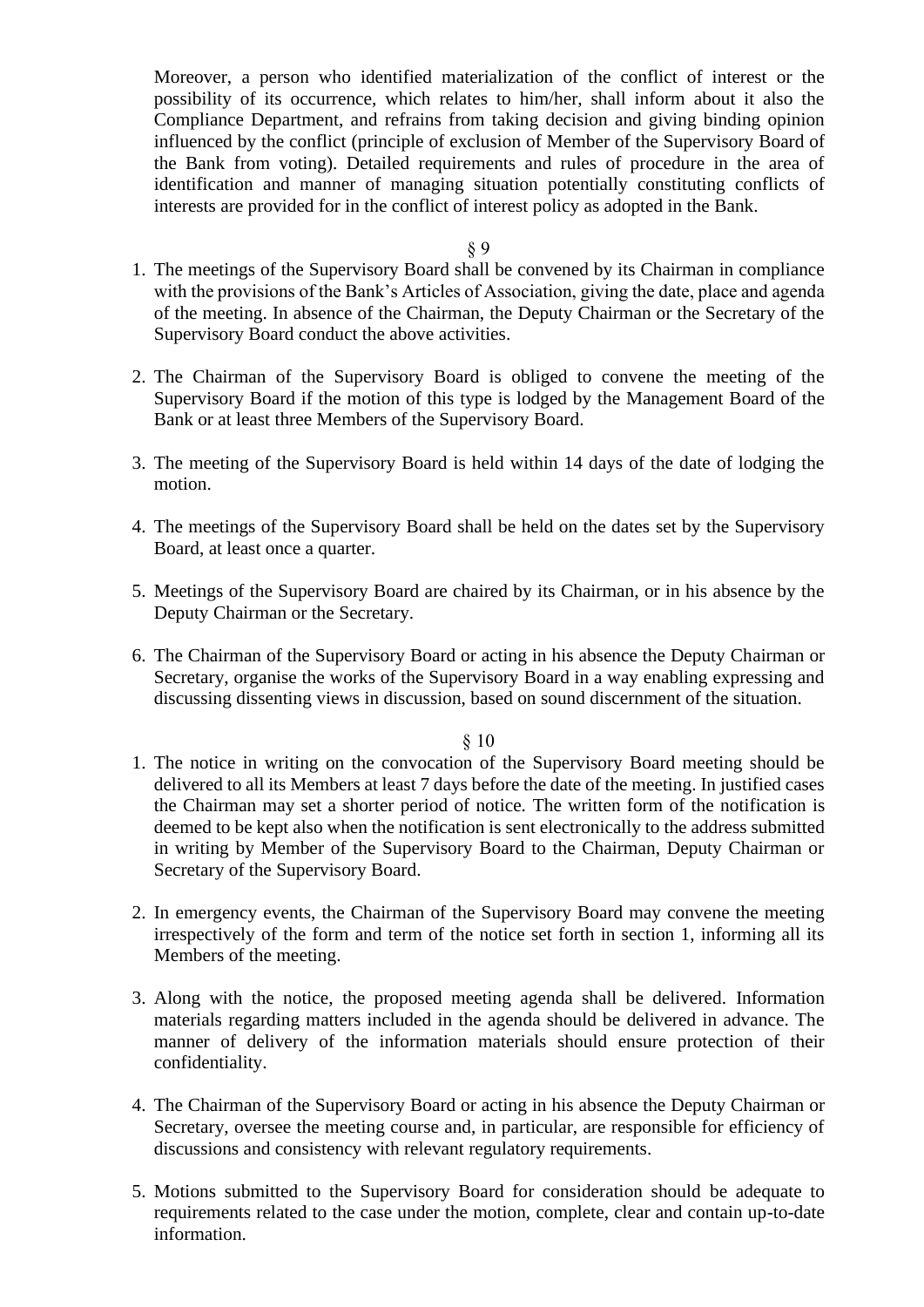6. Motions and notifications submitted by persons responsible for risk management in the Bank are considered at the next meeting of the Supervisory Board.

#### $§ 10<sup>1</sup>$

- 1. The Supervisory Board informs the Polish Financial Supervision Authority forthwith about placing in the agenda of the Supervisory Board meeting a point concerning:
	- a) recalling the Chairman of the Management Board,
	- b) recalling the Member of the Management Board supervising the management of material risk in the operations of the Bank or assigning his duties to another Member of the Management Board, providing with this information the justification for the motion in this regard.
- 2. Processing by the Supervisory Board of the motions referred to in section 1 should include the possibility for the Polish Financial Supervision Authority to comment on the matter within a reasonable period of time, before the final decision of the Supervisory Board on the motion.

#### § 11

- 1. The resolutions of the Supervisory Board shall be valid provided that at least half of the Members of the Supervisory Board are present, including its Chairman or the Deputy Chairman.
- 2. The Members of the Supervisory Board may take part in the adoption of the Supervisory Board's resolutions by casting their ballots through intermediation another Member of the Supervisory Board. The casting of the ballot shall not apply to matters introduced to the agenda in the course of the Supervisory Board meeting.
- 3. The Members of the Supervisory Board may participate in the meeting of the Supervisory Board also by use of means of direct telecommunication, in particular with the intermediation of the videoconference or teleconference connections. The adoption of resolutions in this manner is feasible, provided all the Members of the Supervisory Board have been informed about the contents of the draft resolution.
- 4. Resolutions of the Supervisory Board shall be passed by an ordinary majority of votes cast. In the event of an equal number of votes, the vote of the Chairman of Supervisory Board shall prevail.

#### § 12

Without holding Supervisory Board meeting, resolutions may be adopted in writing as well as with use of means of distance communication (adoption of Resolutions by circulation) if all the Members of the Supervisory Board were informed about the wording of the draft resolution and at least half of the Supervisory Board Members took part in adopting the resolution. In the event of an equal number of votes, the vote of the Chairman of the Supervisory Board prevails. The written form of voting is preserved also in the event of forwarding the decision by personal e-mail.

- 1. The draft of a resolution being adopted in the circulation procedure shall be distributed by the Chairman, Deputy Chairman or Secretary of the Supervisory Board to all Members of the Supervisory Board.
- 2. The Members of the Supervisory Board shall submit to the Chairman, Deputy Chairman or Secretary of the Supervisory Board, their statement on backing (vote "for") or nobacking (vote "against") for the draft resolution.